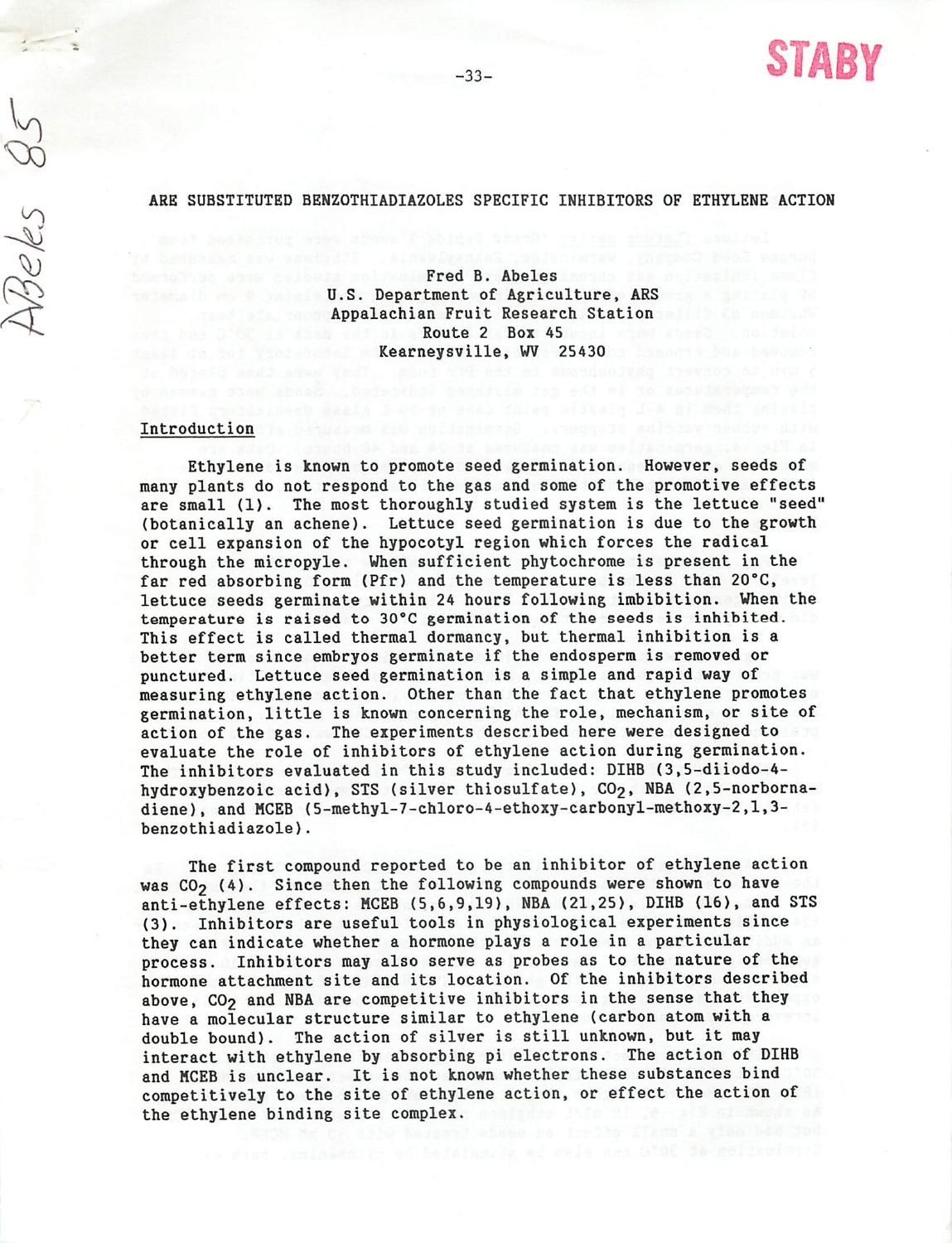# **Methods**

Lettuce (Latuca sativa 'Grand Rapids') seeds were purchased from Burpee Seed Company, Warminster, Pennsylvania. Ethylene was measured by flame ionization gas chromatography. Germination studies were performed by placing 4 groups of 25 seeds in petri plates containing 9 cm diameter Whatman #3 filter paper imbibed with 4 ml of the appropriate test solution. Seeds were incubated for 2 hours in the dark at 30°C and then removed and exposed to fluorescent lights in the laboratory for at least 5 min to convert phytochrome to the Pfr form. They were then placed at the temperatures or in the gas mixtures indicated. Seeds were gassed by placing them in 4-L plastic paint cans or 10-L glass dessicators fitted with rubber vaccine stoppers. Germination was measured after 24 hours. In Fig. 4, germination was measured at 24 and 48 hours. Data are expressed as the mean of 4 samples and least significant difference (LSD) was calculated by the Duncan's multiple range test.

# Results

Fig. 1 shows the result of treating lettuce seeds with various levels of DIHB in the presence of ethylene and air. DIHB did not inhibit germination at 25°C but had a slight affect at 30°C. Ethylene did not appear to reverse the small inhibition observed.

Fig. 2 shows that STS inhibited germination. The effect at 30°C was greater than that at 25°C. Ethylene blocked the inhibiting effect of silver in terms of the percent reduction in germination. In the absence of ethylene, 1 mM STS inhibited germination by 901. In the presence of 1 ul/L ethylene, the inhibition by STS was reduced to 201.

The effect of  $CO<sub>2</sub>$  on germination at 30°C is shown in Fig. 3. The action of this inhibitor is a paradox since it promotes rather than inhibits germination. This promotive effect has been reported earlier  $(2)$ .

NBA was an effective inhibitor at both 25°C and 30°C (Fig. 4). In the presence of ethylene at 25°C (24 H, Fig. 4C), most of the NBA effect was lost. At 30°C, the higher NBA concentrations blocked germination (24 H, Fig. 4D). The seeds were then transferred to air or ethylene for an additional 24 hr treatment. In the absence of NBA (48 H AIR), germination increased. Germination was increased further if 10 ul/L ethylene was included in the gas phase (48 H ETH). Except for the experiment shown in Fig. 4C, 1000 ul/L of NBA appeared to be toxic or irreversibly bound to the seeds.

MCEB was an effective inhibitor of germination at both 25°C and 30°C. At 25°C, 10 ul/L ethylene reversed the effect of 10 mM MCEB (Fig. 5). However, higher concentrations of MCEB blocked germination. As shown in Fig. 6, 10 ul/L ethylene reversed the effect of 10 mM MCEB but had only a small effect on seeds treated with 50 mM MCEB. Germination at 30°C can also be stimulated by cytokinins, such as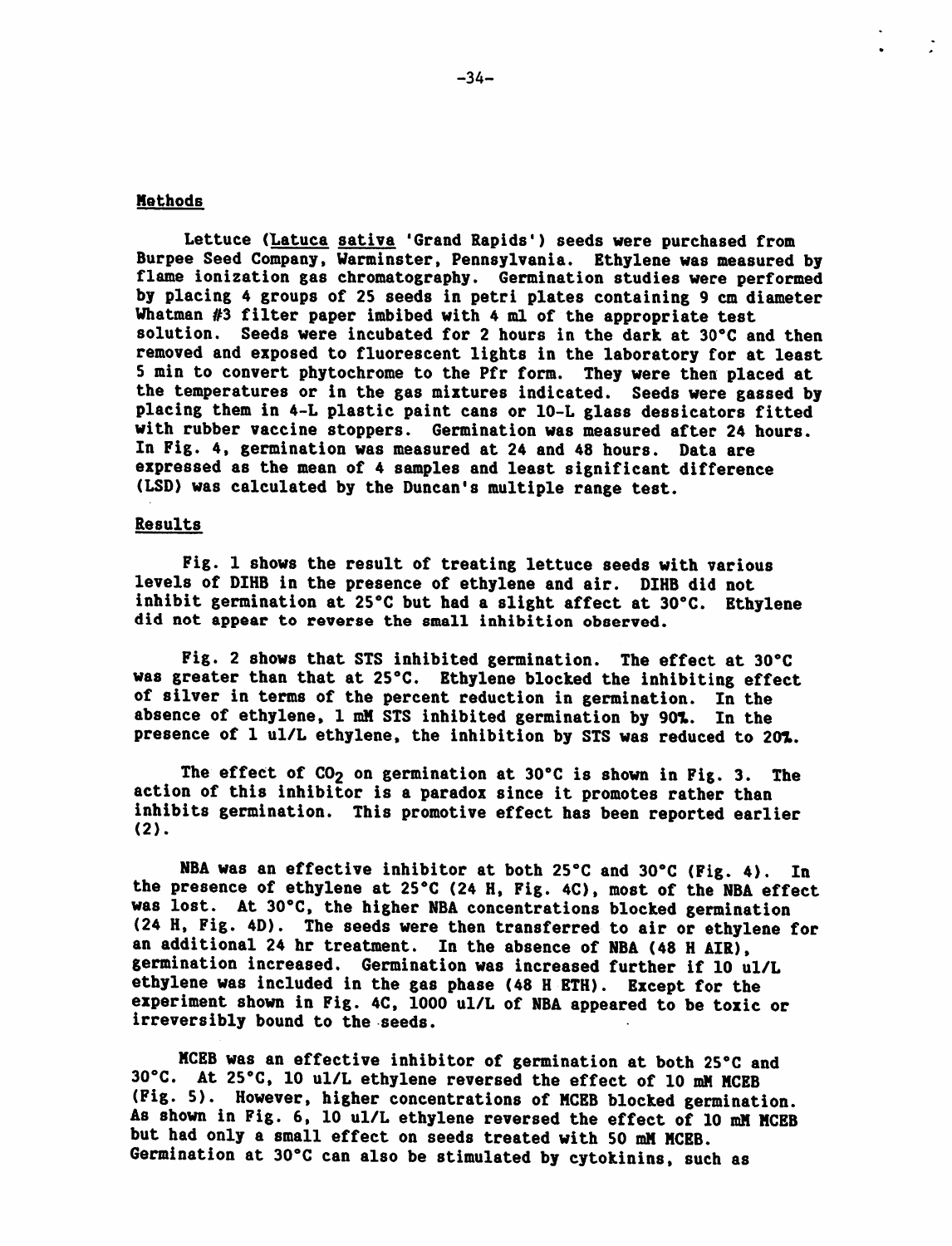N6-benzyladenine (N6-BA). The specificity of MCEB in terms of blocking ethylene action was tested by examining the effect of MCEB on seeds whose germination was enhanced by N6-BA. In the experiment shown in Fig. 7, seeds were placed in water (control), 25 mM MCEB for 3 hrs, or 25 mM MCEB for 24 hrs. The 3-hr treatment consisted of transferring seeds after 3 hrs to filter paper saturated with water or N6-BA. As shown in Fig. 7, both ethylene and N6-BA increased germination. Both hormones promoted germination in the presence of MCEB. Seeds exposed to MCEB for 3 hrs had a higher rate of germination than those treated for 24 hrs, indicating that the seeds either detoxified MCEB or the chemical diffused into the surrounding medium.

#### Discussion

DIHB appeared to have little or no effect on germination at 25°C or 30°C. Either the action of this compound is not as specific as originally proposed by Larque-Saaredra (16) or the compound failed to reach the embryo under the conditions of these experiments. The surrounding endosperm is a significant barrier to solutes and this problem has been discussed earlier by others (10). However, triiodobenzoic acid, a compound similar to DIHB, was shown to prevent lettuce seed germination and its effect was reversed by Ethrel (20).

Lack of penetration may also explain the results obtained with STS. At 30°C some inhibition with STS was observed, and depending upon the concentration used, this inhibition could be overcome by 0.1 ul/L or 1 ul/L ethylene.

The observation that  $CO<sub>2</sub>$  enhanced instead of inhibited germination is opposite to that one would expect for a competitive inhibitor of ethylene action. This effect has been reported earlier  $(2,11,15,17,18,24)$ . However,  $CO<sub>2</sub>$  reduced the ability of ethylene to promote witchweed germination  $(8)$ . CO<sub>2</sub> also blocked the ability of ethylene to promote lettuce seed germination after seeds were imbibed in 0.2 M NaCl (18). Under these conditions, germination was observed only when ethylene was added to the gas phase. The role of the Na<sup>+</sup>-K<sup>+</sup>/ATPase proton pump in cell expansion may explain the paradoxical effect of  $CO<sub>2</sub>$  (7). In this system, carbonic acid may supply the hydrogen ions needed for proton extrusion and the bicarbonate ions for sodium or potassium ion uptake. The importance of K+ uptake for hypocotyl growth and germination may also explain the observation that  $KNO<sub>3</sub>$ promotes germination in lettuce (13).

NBA was reported to be an effective inhibitor of ethylene action by Sisler and Pian (21). They reported that NBA prevented senescence and seed germination. NBA has been used to prevent abscission (22) and germination of Amaranthus seeds (14). NBA was an effective inhibitor of lettuce seed germination. At both 25°C and 30°C, it blocked germination at concentrations of 100 ul/L and higher. The inhibitory effect of NBA was lost when seeds were treated simultaneously with ethylene. The NBA effect was reversible. Placing seeds treated with NBA in air or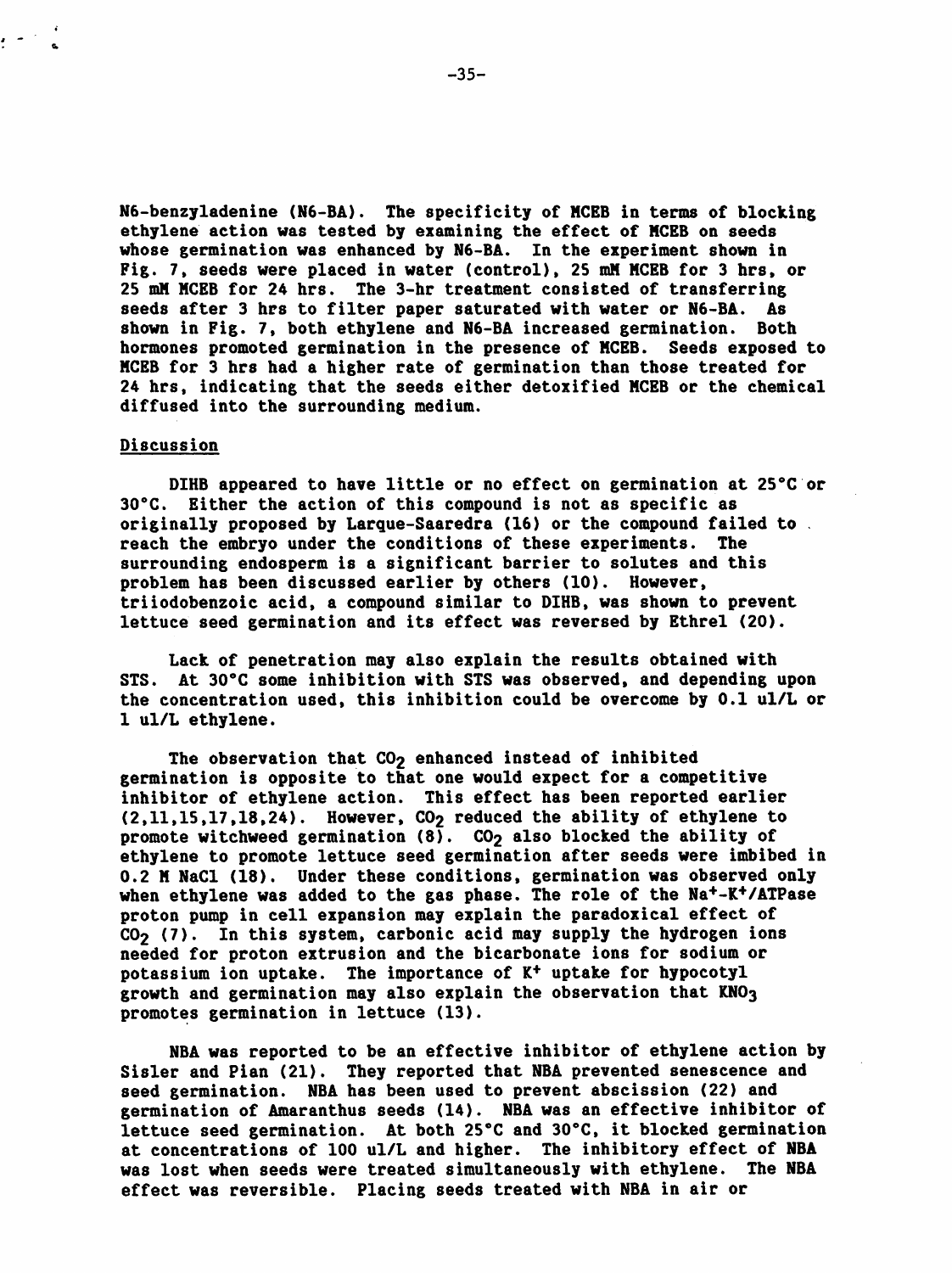ethylene resulted in the resumption of germination. Concentrations of 500 ul/L appeared to be either toxic or irreversibly bound since some seeds did not germinate after treatment with these levels of the gas.

MCEB also proved to be an effective and partially reversible inhibitor of germination. At a concentration of 10 uM, germination was inhibited 50X. Full germination was observed when 10 ul/L ethylene was added to the gas phase. The effects of higher concentrations of MCEB were not fully reversible by ethylene. As shown in Fig. 7, some of the MCEB effect was lost if seeds were incubated in water. It is not clear if MCEB lost its effectiveness by diffusion or metabolism. Unlike other inhibitors of ethylene action, the structure of MCEB does not suggest a mode of action dependent upon competitive binding. MCEB may work through an as yet unknown mechanism. The observation that MCEB also inhibited N6-BA action suggests that MCEB either blocks the action of other hormones or that germination can be promoted through alternative routes. Thus, even though the effect of ethylene is lost, an alternative cytokinin mediated pathway can promote germination.

In summary, even though DIHB and CO<sub>2</sub> act as inhibitors of ethylene action in other systems, they failed to function in the lettuce seed germination system. Problems with penetration, or secondary effects of CO<sub>2</sub>, may explain the results observed. The other three compounds tested, STS, NBA, and MCEB inhibited germination and their effect was reversed in part by ethylene. Lack of total reversibility may indicate that these compounds have toxic side effects or irreversibly bind to their site of action. The results reported here indicate that ethylene may play an endogenous role in the germination of lettuce seeds. The action of the gas is unknown but may be associated with its ability to promote radial cell expansion (12,23).

### Acknowledgments

I wish to thank Dr. J. H. H. Eussen of Duphar BV, P. 0. Box 4, 1243 2G 'S-Groveland, Holland for the gift of MCEB.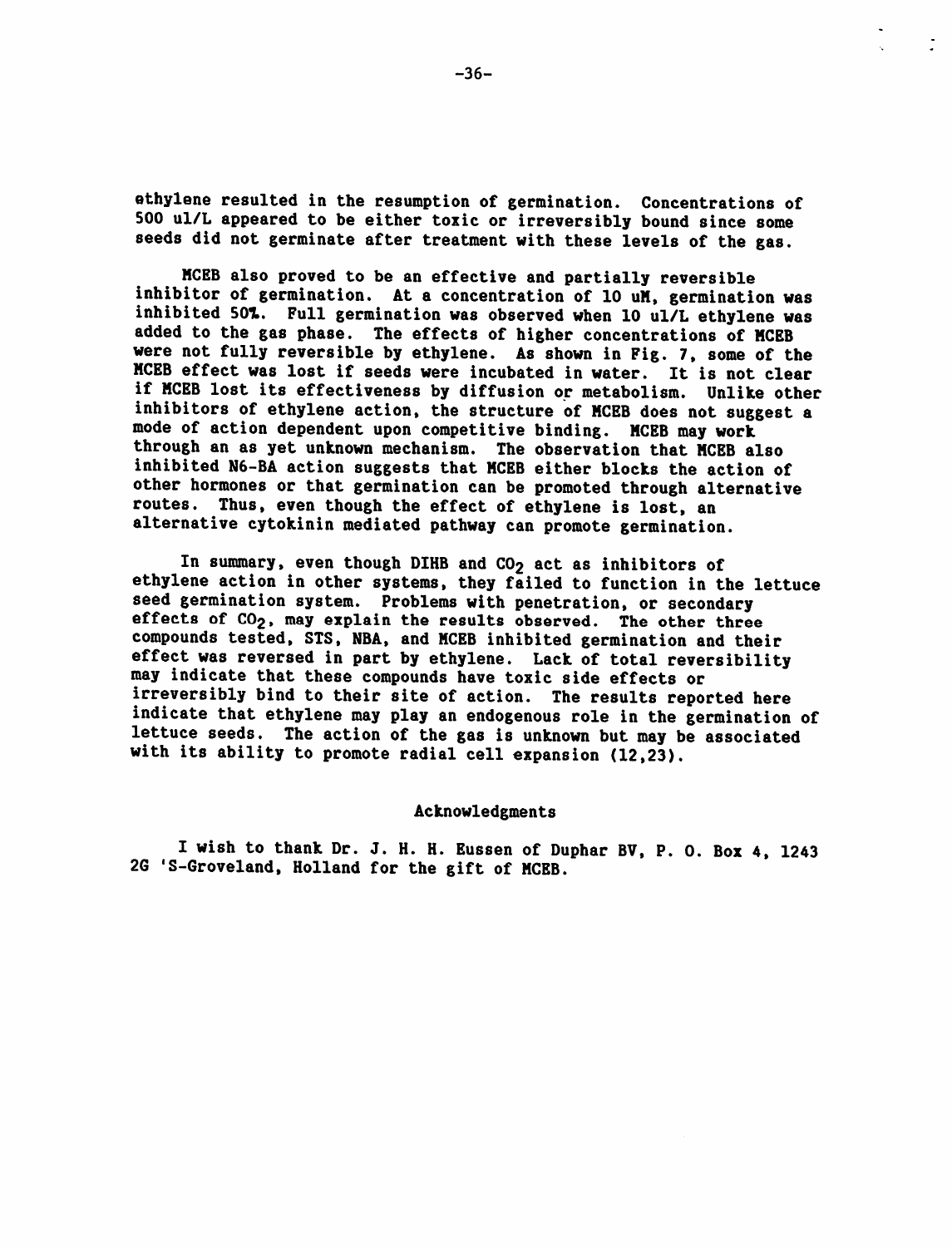## Literature Cited

- 1. Abeles, F.B. 1973. Ethylene in Plant Biology. Academic Press, New York. 289 pp.
- 2. Abeles, F.B. and J. Lonski. 1969. Stimulation of lettuce seed germination by ethylene. Plant Physiol. 44:277-280
- 3. Beyer, E. 1976. A potent inhibitor of ethylene action in plants. Plant Physiol. 58:268-271
- 4. Burg, S.P. and E.A. Burg. 1967. Molecular requirements for the biological activity of ethylene. Plant Physiol. 42:144-152
- 5. Byers, R.E., L.R. Baker, H. M. Sell, R. C. Herner, and D. R. Dilley. 1972. Ethylene: A natural regulator of sex expression in Cucumis melo L. Proc. Nat'l. Acad. Sci. 69:717-720,
- 6. Carpenter, W.R. and D.R. Dilley. 1971. Influence of a substituted benzothiadiazole on prolonging the decorative life of cut carnations. HortScience 6:297. (Abstr. No. 170).
- 7. Carpita, N.C., M.W. Nabors, C.W. Ross, and N.L. Petretic. 1979. The growth physics and water relations of red-light-induced germination in lettuce seeds. IV. Biochemical changes in the embryonic axes of red- and far-red-treated seeds. Planta 144:225-233
- 8. Egley, G.H. and J.E. Dale. 1970. Ethylene, 2-chloroethylphosphonic acid and witchweed germination. Weed Sci. 18:586-589
- 9. Eynard, I. 1975. Effect of preharvest application of TH 6241 and CEPA on Vitis vinifera. Vitis 13:303-307.
- 10. Fountain, D.W. and J.D. Bewley. 1973. Polyribosome formation and protein synthesis in imbibed but dormant lettuce seeds. Plant Physiol. 52:604-607
- 11. Fu, J.R. and S.F. Yang. 1983. 1-aminocyclopropane-l-carboxylic acid during germination. (Lactuca sativa). J. Plant Growth Regul. 2:185-192
- 12. Hayashi, T. and G. Maclachlan. 1984. Pea xyloglucan and cellulose. III. Metabolism during lateral expansion of pea epicotyl cells. Plant Physiol. 76:739-742
- 13. Hendricks, S.B. and R.B. Taylorson. 1975. Promotion of seed germination by nitrate, nitrite, hydroxylamine and ammonium salts. Plant Physiol. 54:304-309

 $\mathbf{z} \in \mathbb{R}^{\mathcal{I}}$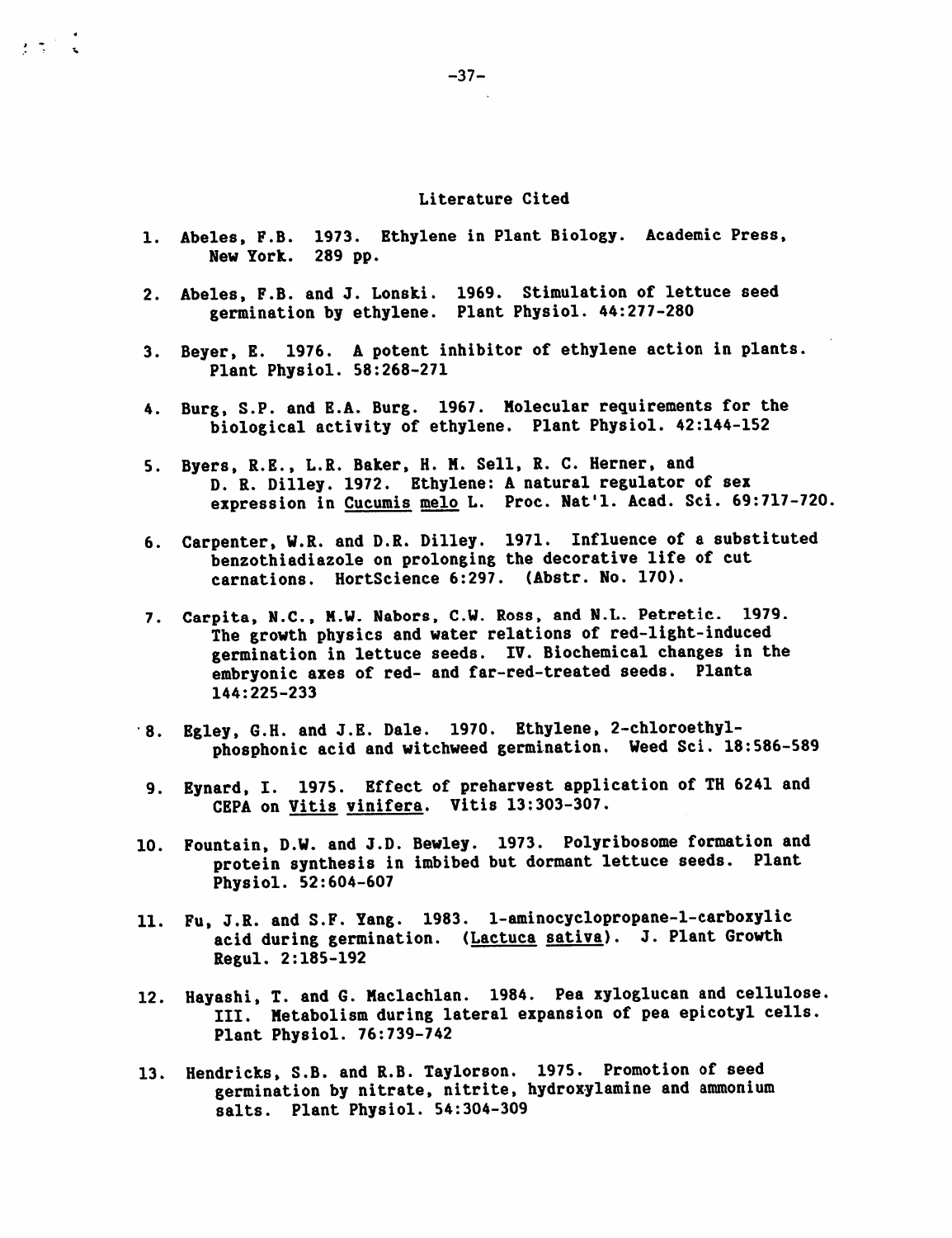- 14. Kepczynski, J. and CM. Karssen. 1985. Requirement for the action of endogenous ethylene during germination of non-dormant seeds of Amaranthus caudatus. Physiol. Plant 63:49-52
- 15. Keys, R.D., O.E. Smith, and J.L. Lyon. 1975. Effect of gibberellic acid, kinetin, and ethylene plus carbon dioxide on the thermodormancy of lettuce seed (Lactuca sativa L. cv. Mesa 659). Plant Physiol. 56:826-829.
- 16. Larque-Saavedra, A., H. Wilkins, and R.L. Wain. 1975. Promotion of cress root elongation in white light by 3,5-diiodo-4-hydroxybenzoic acid. Planta 126:269-272
- 17. Negm, F.B., O.E. Smith, and J. Kumamoto. 1972. Interaction of carbon dioxide and ethylene in overcoming thermodormancy of lettuce seeds. Plant Physiol. 49:869-872.
- 18. Negm, F.B. and O.E. Smith. 1978. Effects of ethylene and carbon dioxide on the germination of osmotically inhibited lettuce seed. Plant Physiol. 62:473-476
- 19. Parups, E.V. 1973. Control of ethylene-induced responses in plants by a substituted benzothiadiazole. Physiol. Plant 29:365-370.
- 20. Sankhla, N., G.D. Harsh, O.P. Vyas, S.P. Bohra, and D. Sankhla. 1973. Lettuce seed germination: Counteraction of inhibition caused by morphactin and 2,3,5-triiodobenzoic acid by ethrel. Israel J. Bot. 22:116-119
- 21. Sisler, B.C. and A. Pian. 1973. Effect of ethylene and cyclic olefins on tobacco leaves. Tob. Sci. 17:68-72
- 22. Sisler, B.C., R. Goren, and M. Huberman. 1985. Effect of 2,5-norbornadiene on abscission and ethylene production in citrus leaf explants. Physiol. Plant 63:114-120
- 23. Taiz, L., D.L. Rayle, and W. Eisinger. 1983. Ethylene-induced lateral expansion in etiolated pea stems. The role of acid secretion. Plant Physiol. 73:413-417
- 24. Thornton, N.C. 1936. Carbon dioxide storage. IX. Germination of lettuce seeds at high temperatures in both light and darkness. Contrib. Boyce Thompson Inst. 8:25-40.
- 25. Van Daalen, J.J and J. Daams. 1970. Substituted alkoxycarbonylmethoxy-2,l,3-benzothiadiazoles. A new group of synthetic plant growth regulators. Naturwissenschaften 8:395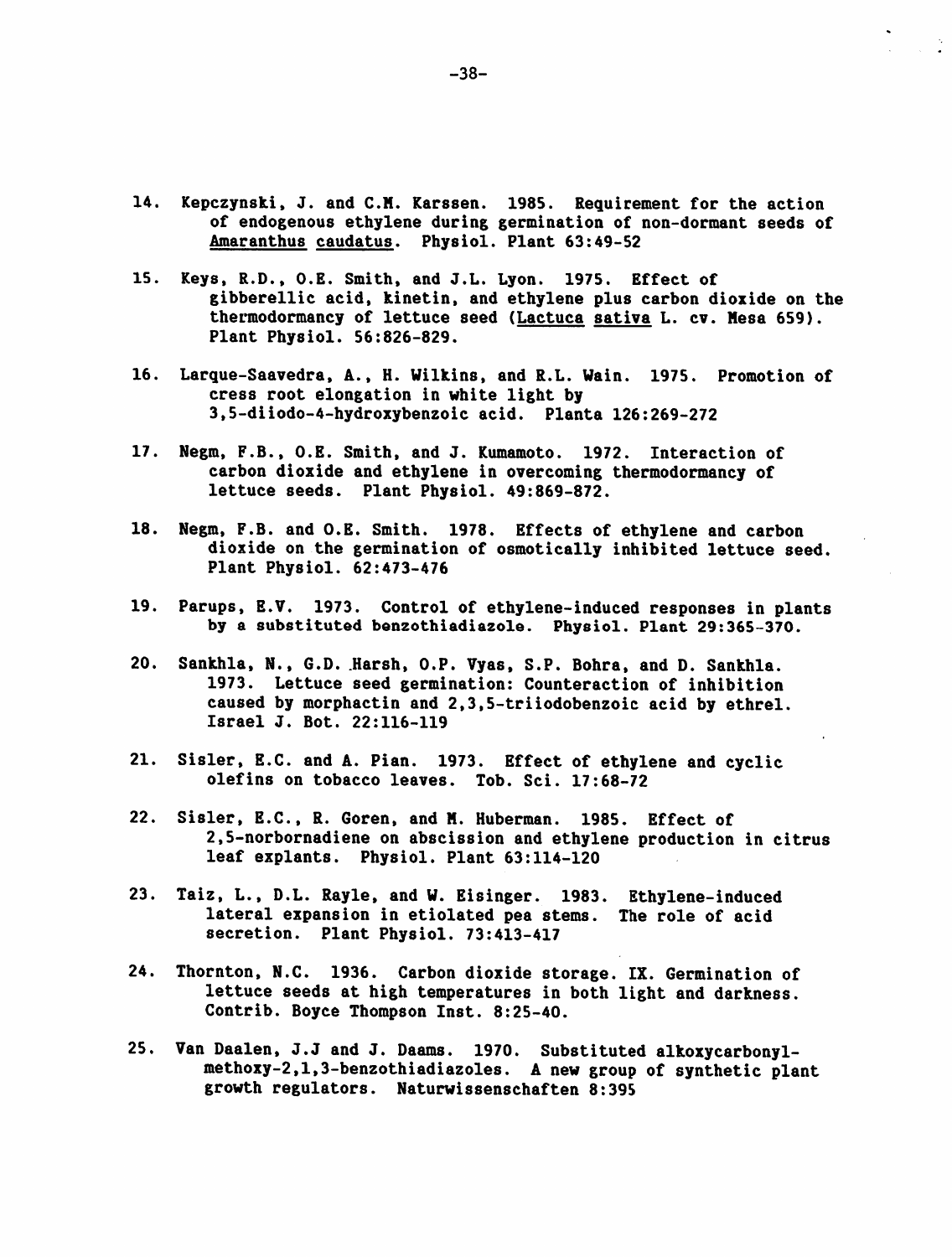

Fig. 1. Effect of a combination of DIHB and 10 ul/L ethylene on lettuce seed germination.



STS and a partial reversal of this inhibition by ethylene.

 $\frac{1}{2} \left( \frac{1}{2} \right)^2 = \frac{1}{2}$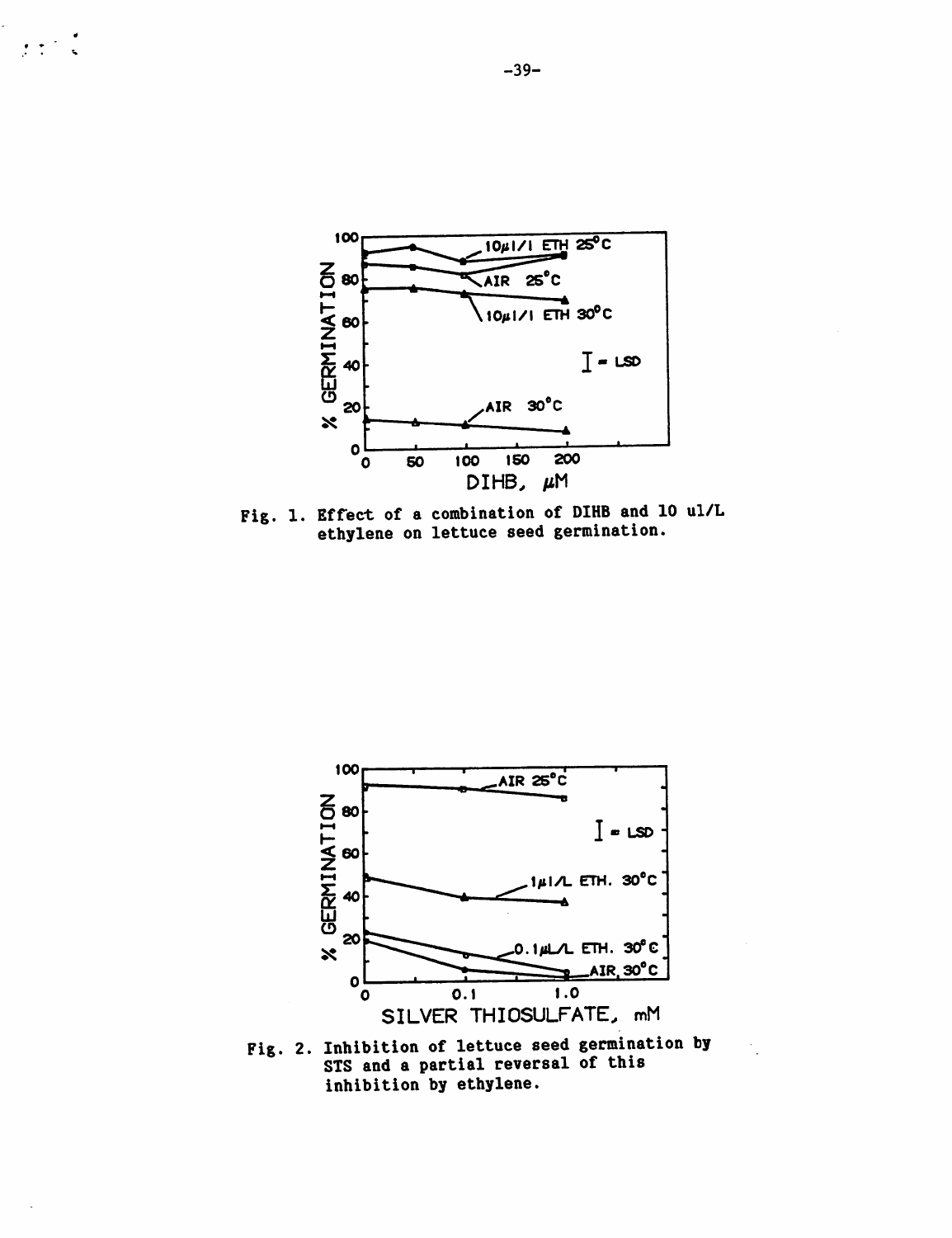

*Fig. 3. The enhancement of ethylene action on lettuce seed germination by CO2.*



Fig. 4. Reversal of the inhibitory effect of NBA on lettuce seed germination by ethylene. For the first 24 hr, (24 H), seeds were treated with NBA at 25°C or 30°C in air (A, B) or with 10 ul/L ethylene (C, D). After 24 hr, NBA was flushed out. Germination was then measured again after an additional 24 hr incubation in either air (48 H AIR) or 10 ul/L ethylene (48 H ETH).

*-40-*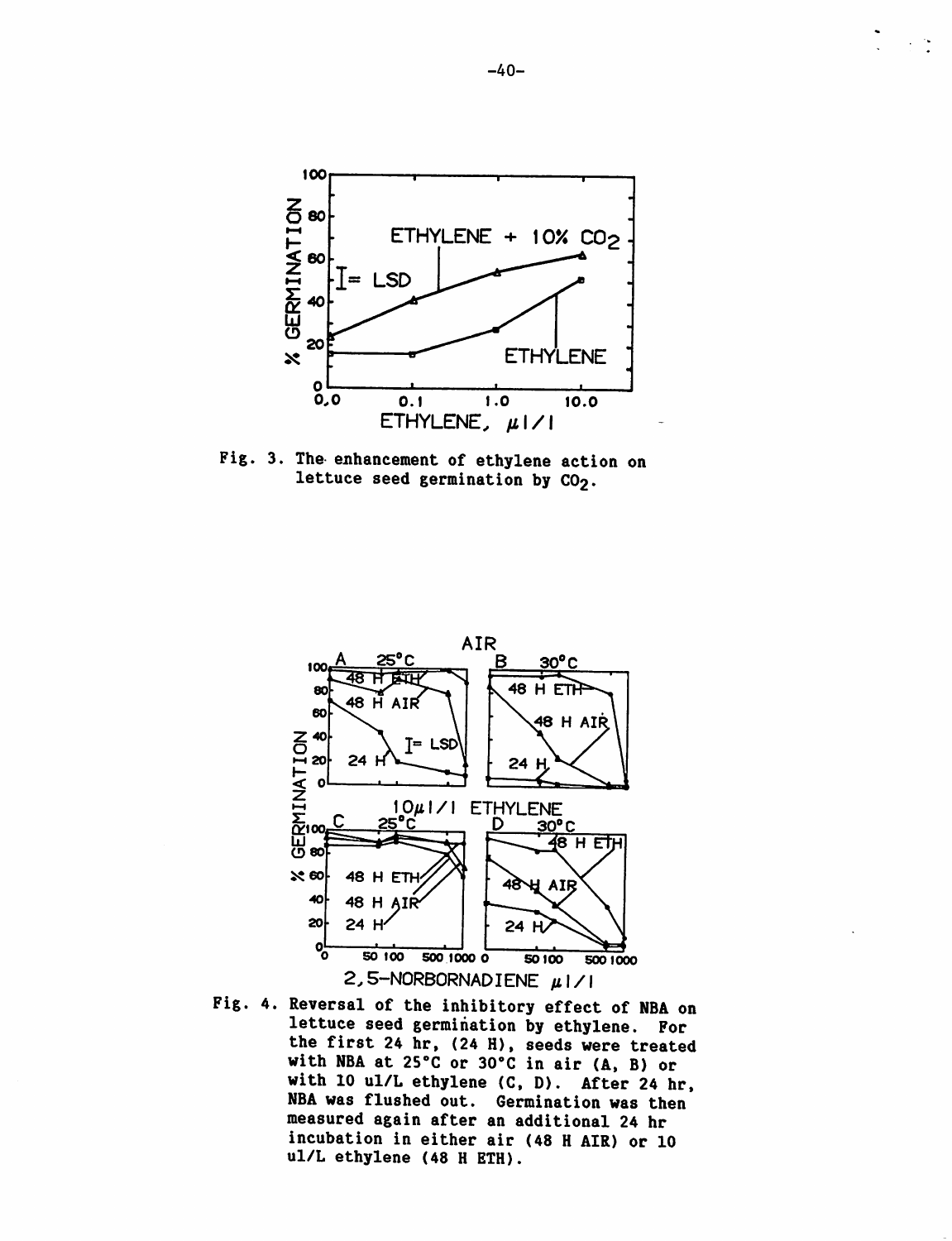

Fig. 5. Effect of a combination of various concentrations of HCEB and 10 ul/L ethylene on lettuce seed germination.



Fig. 6. Reversal of the inhibitory effect of MCEB on lettuce seed germination by various concentrations of ethylene.

 $\begin{array}{ccc}\n\bullet & & & \bullet \\
\bullet & & & \bullet \\
\bullet & & & \bullet\n\end{array}$